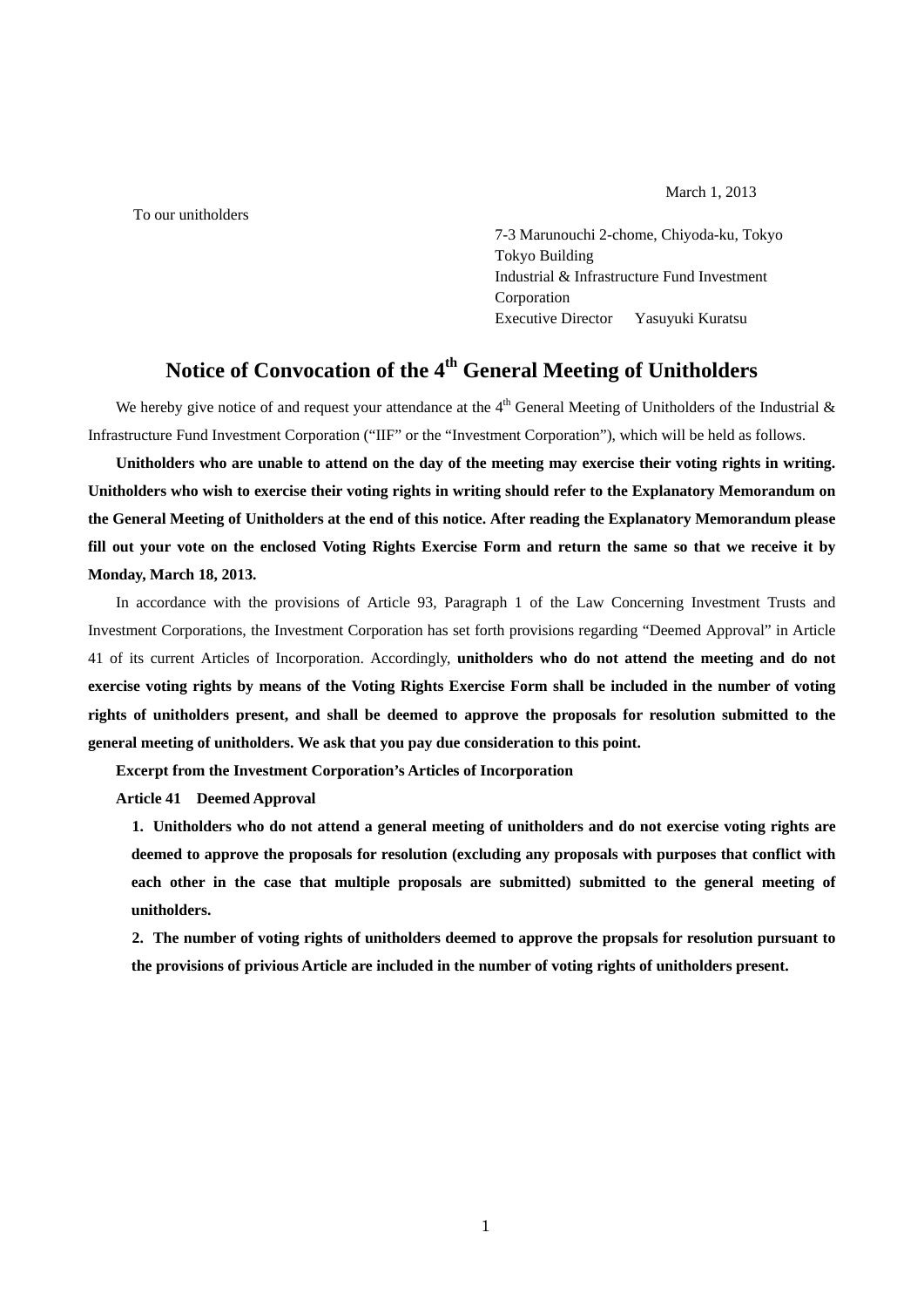#### Details

- 1.Time and Date: 10 am, Tuesday, March 19, 2013
- 2.Place: 2-1 Marunouchi 3-chome, Chiyoda-ku, Tokyo

"Silver Room", 11F Tokyo Kaikan

3.Objectives of the general meeting of unitholders:

Matters for Resolution

Resolution Proposal 1 - Partial amendment of the Articles of Incorporation

Resolution Proposal 2 - Appointment of one (1) executive director

Resolution Proposal 3 - Appointment of two (2) supervisory directors

Resolution Proposal 4 - Appointment of one (1) alternate executive director

Resolution Proposal 5 - Appointment of one (1) alternate supervisory director

When you attend the meeting please hand in the enclosed Voting Rights Exercise Form to the reception desk at the meeting venue.

When a proxy attends the meeting, since it is possible for one (1) other unitholder who holds voting rights to attend the general meeting of unitholders as a proxy, the proxy shall hand in the proxy form together with the Voting Rights Exercise Form to the reception desk at the meeting venue.

In addition, please note that a person other than a unitholder who is entitled to exercise his/her voting rights, such as a proxy who is not a unitholder and accompanying person, cannot enter the meeting venue.

Please be advised that if we need to revise any matters in the Explanatory Memorandum on the General Meeting of Unitholders during the period up until the day prior to the meeting, we will post any such revisions on our website (http://www.jrf-reit.com/).

Following the conclusion of the general meeting of unitholders Mitsubishi Corp. – UBS Realty Inc. - which is the Asset Management Company which manages the Investment Corporation's assets - will consecutively hold in the same meeting venue, a briefing session on the status of the managed assets.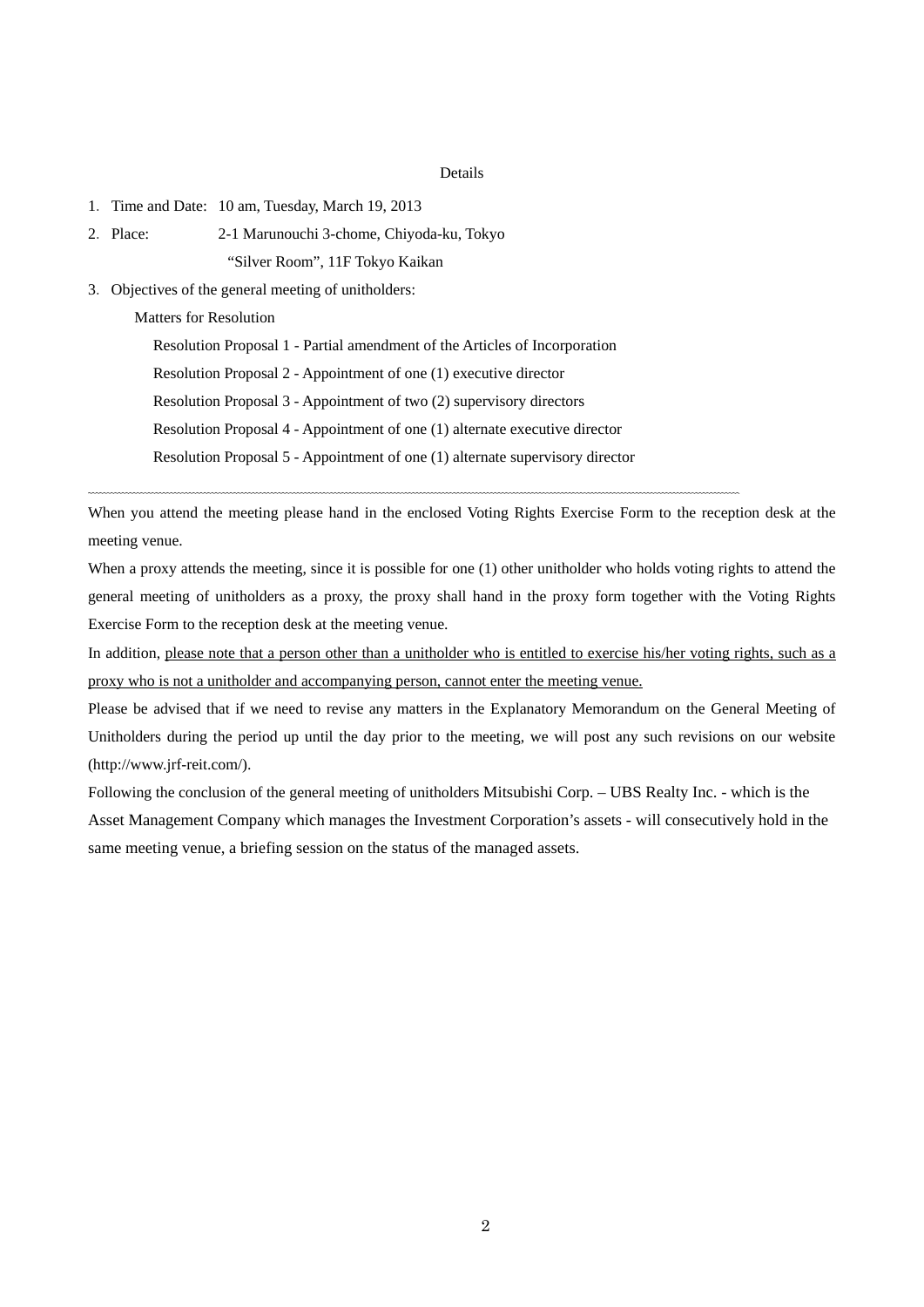## Explanatory Memorandum on the General Meeting of Unitholders

### **Matters for Resolution and Explanatory Notes**

#### **Resolution Proposal 1 -** Partial amendment of the Articles of Incorporation

#### **1. Reason for amendments**

- (1) In response to the revision of the "Act on Special Taxation Measures Law" (Law No. 26, 1957, including subsequent revisions) that sets the requirement for subscription to investment units being conducted mainly domestically, of the requirements for investment corporations to qualify for exceptional tax treatment (Law No. 43, 1957, including subsequent revisions) that are stipulated in the abovementioned law, we will make necessary amendment to the wording of Article 6.
- (2) In association with the transition of The Investment Trusts Association, Japan from an incorporated association to a general incorporated association as of January 4, 2013, we will amend Item 4, Article 18.
- (3) In order to make the Articles of Incorporation clearer in terms of evaluating trust assets when it is difficult to apply the same accounting methods as those for trust assets that are owned directly, we will amend Paragraph 2, Articles 18 and Paragraph 2, Article 19.
- (4) In response to the partial revision of the "Rules on Real Estate Investment Trust and Real Estate Investment Corporations" made by The Investment Trusts Association, Japan, to organize the provisions concerning the distribution of monies that are in excess of its profits, we will amend Paragraph 2, Article 25.
- (5) In order to make the effective period for the resolution relating to the appointment of substitute directors the same as the term of office of executive director or supervisory directors for whom substitute directors will be appointed, we will establish Paragraph 2, Article 44.
- (6) In terms of rights offering, capital reduction without compensation and acquisition of own investment equities (units), for which the Working Group on Review of Investment Trust and Investment Corporation Regulation of the Financial System Council concludes in its final report that "it is appropriate to move forward with the improvement of the system for the introduction of those instruments," we will newly set up Paragraphs 3 to 5 of Article 5 as well as Articles 53, 54 and 55 to prepare in advance for possible legal reforms for their introduction.
- (7) In order to modify the words and phrases and to adjust provisions, we will amend the required part

#### **2. Details of amendments**

The details of amendments are as follows. (The amended parts are underlined.)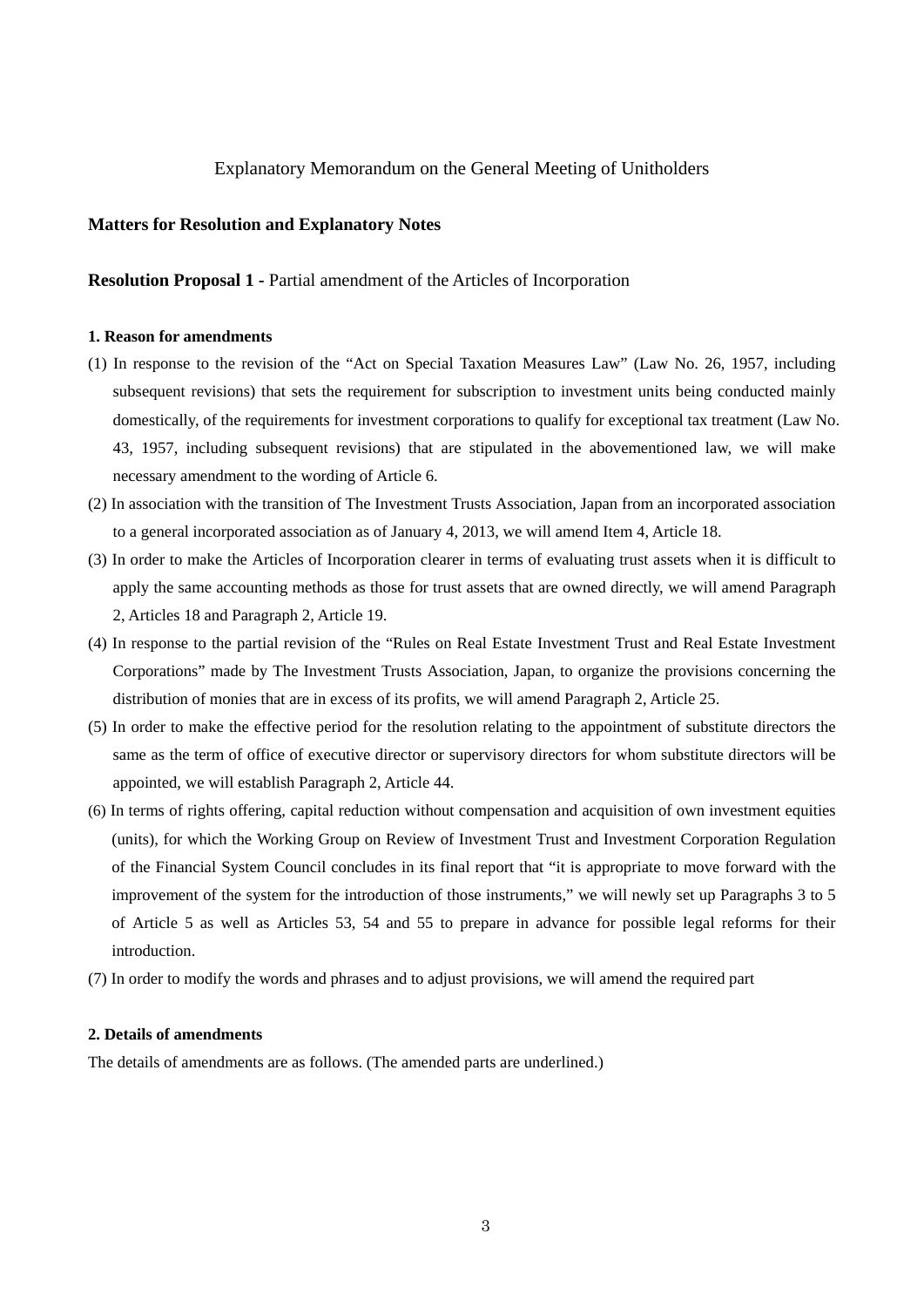| <b>Current Articles</b>                                     | <b>Proposed Amendments</b>                             |  |  |
|-------------------------------------------------------------|--------------------------------------------------------|--|--|
| <b>Total Number of Issuable Investment</b><br>Article 5     | Article 5 Total Number of Issuable Investment          |  |  |
| <b>Units</b>                                                | <b>Units</b>                                           |  |  |
| 1. (Omitted)                                                | 1. (No changes)                                        |  |  |
| 2. The Investment Corporation may offer and issue           | 2. The Investment Corporation may offer and issue      |  |  |
| investment units with the approval of the board of          | investment units with the approval of the board of     |  |  |
| directors within the limits of the total number of          | directors within the limits of the total number of     |  |  |
| issuable investment units. The amount payable per           | issuable<br>investment units. Unless otherwises        |  |  |
| unit at the issuance of investment units offered shall      | provided by laws and regulations, the amount           |  |  |
| be a fair amount in view of the substance of the            | payable per unit at the issuance of investment units   |  |  |
| held<br>by the<br>Investment Corporation<br>assets          | offered shall be a fair amount in view of the          |  |  |
| ("Managed Assets").                                         | substance of the assets held by the Investment         |  |  |
|                                                             | Corporation ("Managed Assets")                         |  |  |
| (Newly established)                                         | 3. Pursuant to laws and regulations, the Investment    |  |  |
|                                                             | Corporation may assign the rights to its unitholders   |  |  |
|                                                             | that they can exercise to acquire the investment units |  |  |
|                                                             | from the Investment Corporation (hereafter referred    |  |  |
|                                                             | to as the "investment unit warrants"), and offer and   |  |  |
|                                                             | issue the investment units in accordance with the      |  |  |
|                                                             | exercise of the rights by the unitholers (hereafter    |  |  |
|                                                             | referred to as the "rights offering.") In such a case, |  |  |
|                                                             | the details, numbers and other issues required for the |  |  |
|                                                             | rights offering will be set by resolution of the board |  |  |
|                                                             | of directors unless otherwise provided by laws and     |  |  |
|                                                             | regulations.                                           |  |  |
|                                                             | 4. The Investment Corporation may, with the resolution |  |  |
|                                                             | of its Board of Directors, reduce the amount of the    |  |  |
|                                                             | unitholders' capital or the capital surplus for the    |  |  |
|                                                             | purpsoe of loss compensation within the limit          |  |  |
|                                                             | specified by laws and regulations.                     |  |  |
|                                                             | 5. The Investment Corporation may, with the resolution |  |  |
|                                                             | of its Board of Directors, acquire its own investment  |  |  |
|                                                             | units through market trading or any other method       |  |  |
|                                                             | stipulated by laws and regulations.                    |  |  |
| <b>Investment Units to be Offered in Japan</b><br>Article 6 | Article 6 Investment Units to be Offered in Japan      |  |  |
| The proportion of the issue price of the investment         | The proportion of the issue price of the investment    |  |  |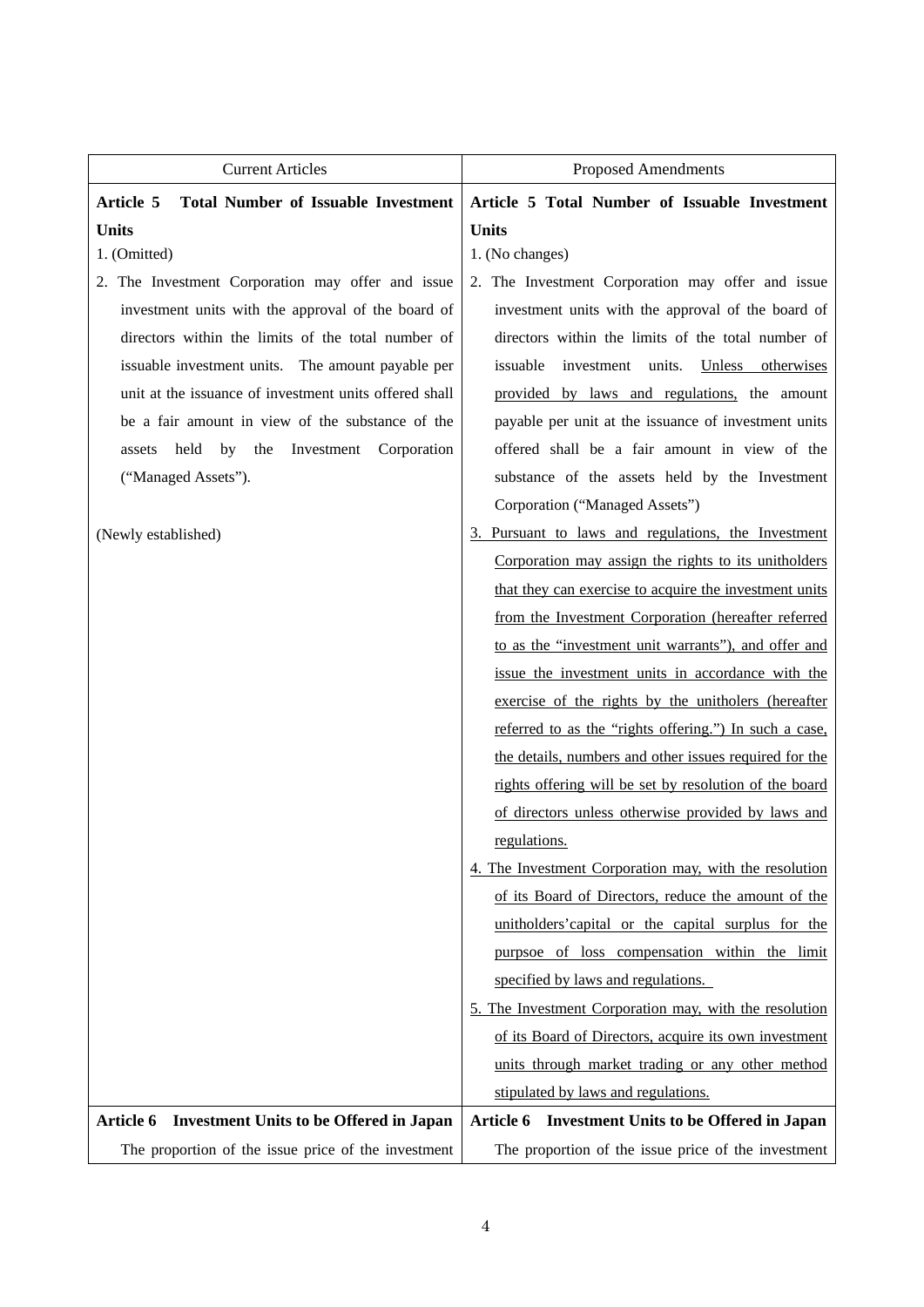| <b>Current Articles</b>                                      | <b>Proposed Amendments</b>                                   |  |  |
|--------------------------------------------------------------|--------------------------------------------------------------|--|--|
| units to be offered in Japan from the total issue price      | units to be offered in Japan from the total issue price      |  |  |
| of the investment units to be issued by the                  | the investment units of<br>the<br>Investment<br>οf           |  |  |
| Investment Corporation is more than 50%. If there is         | Corporation is more than 50%.                                |  |  |
| any amendment to the requirement set out in the              |                                                              |  |  |
| Special Taxation Measures Law (Law No. 26 of                 |                                                              |  |  |
| 1957, as amended; the "Special Taxation Measures             |                                                              |  |  |
| Law") that investment units are to be offered                |                                                              |  |  |
| primarily within Japan, this Article 6 will be read in       |                                                              |  |  |
| accordance with those amended provisions of the              |                                                              |  |  |
| Special Taxation Measures Law.                               |                                                              |  |  |
| <b>Article 11 Subject of Asset Management</b>                | <b>Article 11 Subject of Asset Management</b>                |  |  |
| 1.-6. (Omitted)                                              | 1.-6. (No change)                                            |  |  |
| 7. If certificates of securities that indicate the Rights to | 7. If certificates of securities that indicate the Rights to |  |  |
| Be Indicated on Securities set out in Article 2,             | Be Indicated on Securities set out in Article 2,             |  |  |
| Paragraph 2 of the Financial Instruments and                 | Paragraph 2 of the Financial Instruments and                 |  |  |
| Exchange Law have not been issued for those rights,          | Exchange Law (Law No. 25, 1948, including                    |  |  |
| then it will be deemed that those rights are those           | subsequent revisions) have not been issued for those         |  |  |
| securities and that the provisions of this Article 11        | rights, then it will be deemed that those rights are         |  |  |
| apply to those rights                                        | those securities and that the provisions of this Article     |  |  |
|                                                              | 11 apply to those rights                                     |  |  |
| Article 18 Method of and Standards for Asset                 | Article 18 Method of and Standards for Asset                 |  |  |
| <b>Evaluation</b>                                            | <b>Evaluation</b>                                            |  |  |
| The method of and standards for asset evaluation of          | The method of and standards for asset evaluation of          |  |  |
| the Investment Corporation are be determined by the          | the Investment Corporation are be determined by the          |  |  |
| type of Managed Asset, and are as follows as a               | type of Managed Asset, and are as follows as a               |  |  |
| general rule:                                                | general rule:                                                |  |  |
| (a) Real estate, surface rights or real estate lease rights  | (a) Real estate, surface rights and real estate lease        |  |  |
|                                                              | rights                                                       |  |  |
| Real estate, surface rights or real estate lease             | Real estate, surface rights and real estate lease            |  |  |
| evaluated<br>subtracting<br>rights<br>by<br>the<br>are       | evaluated<br>subtracting<br>rights<br>by<br>are<br>the       |  |  |
| accumulated depreciation from the acquisition                | accumulated depreciation from the acquisition                |  |  |
| price. The amount of depreciation for buildings              | price. The amount of depreciation for buildings              |  |  |
| and equipment is calculated using the straight               | and equipment is calculated using the straight               |  |  |
| line method. However, the calculation may be                 | line method. However, the calculation may be                 |  |  |
| made using another evaluation method only when               | made using another evaluation method only when               |  |  |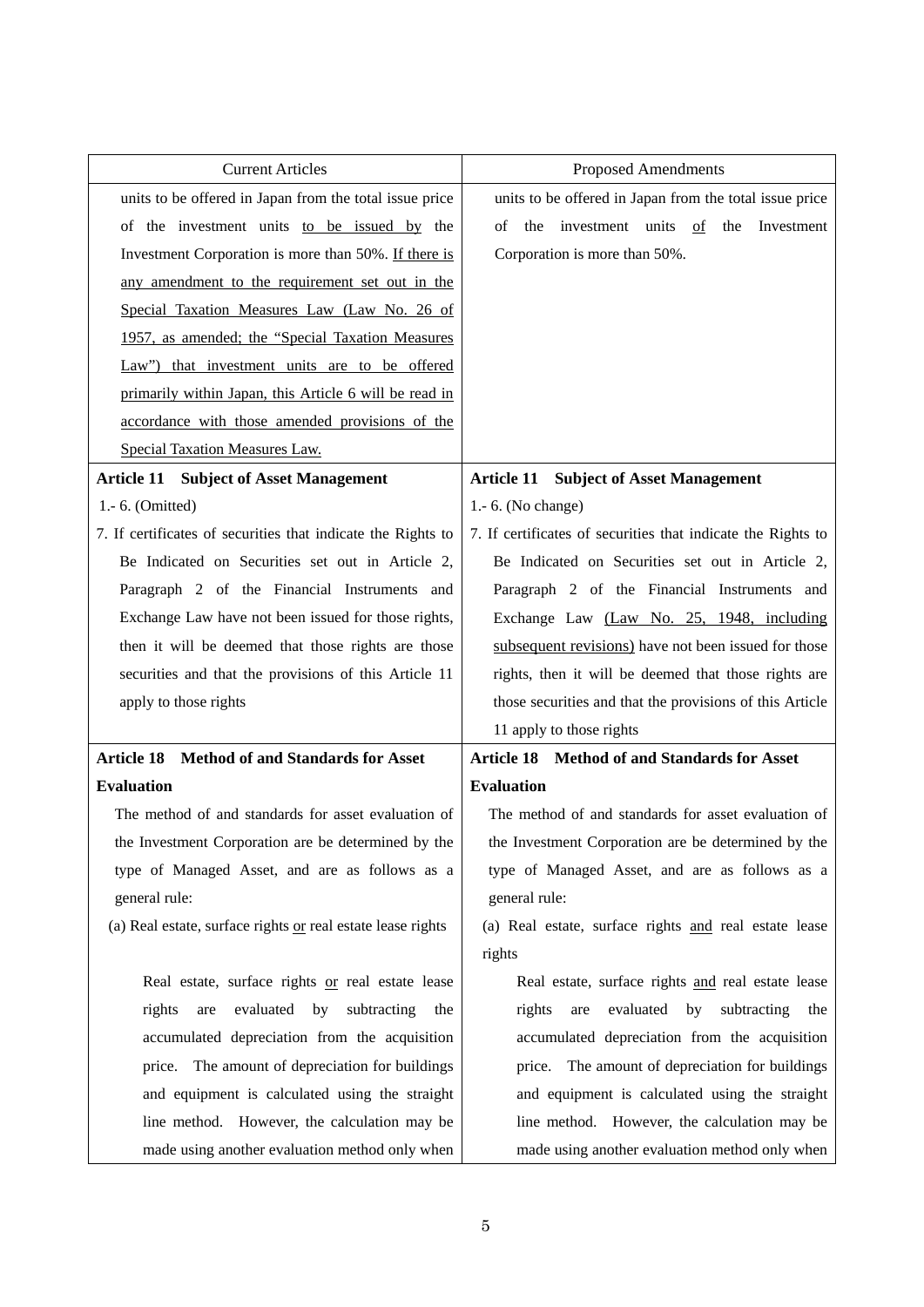| <b>Current Articles</b>                              | <b>Proposed Amendments</b>                           |  |  |
|------------------------------------------------------|------------------------------------------------------|--|--|
| the calculation using the straight line method is    | the calculation using the straight line method is    |  |  |
| unsuitable for a legitimate reason and it can be     | unsuitable for a legitimate reason and it can be     |  |  |
| concluded that there are no issues with the          | concluded that there are no issues with the          |  |  |
| protection of the investor.                          | protection of the investor.                          |  |  |
| (b) Trust beneficiary rights in trust of money, real | (b) Trust beneficiary rights in trust of money, real |  |  |
| estate, surface rights or real estate lease rights   | estate, surface rights or real estate lease rights   |  |  |
| Real estate, surface rights or real estate lease     | Real estate, surface rights and real estate lease    |  |  |
| right of the trust assets are evaluated following    | rights of the trust assets are evaluated following   |  |  |
| the previous item, and the financial assets          | the previous item, and the financial assets and      |  |  |
| contained in the trust assets are evaluated          | trust liabilities contained in the trust assets are  |  |  |
| following the generally accepted corporate           | evaluated following the generally accepted           |  |  |
| accounting practices, after which the trust          | corporate accounting practices. Trust beneficiary    |  |  |
| beneficiary rights are evaluated by subtracting      | rights are when it is difficult to apply the same    |  |  |
| the total amount of trust liabilities from the total | accounting methods as those for trust assets         |  |  |
| amount of trust assets to obtain the trust net asset | which are owned directly, evaluated by               |  |  |
| value.                                               | subtracting the total amount of trust liabilities    |  |  |
|                                                      | from the total amount of trust assets to obtain the  |  |  |
|                                                      | trust net asset value.                               |  |  |
| (c) (Omitted)                                        | (c) (No change)                                      |  |  |
| (d) Securities                                       | (d) Securities                                       |  |  |
| (i) (Omitted)                                        | (i) (No change)                                      |  |  |
| (ii) Other securities                                | (ii) Other securities                                |  |  |
| Evaluations are made using the quotation market      | Evaluations are made using the quotation market      |  |  |
| price as a general rule when it is provided by the   | price as a general rule when it is provided by the   |  |  |
| financial instruments firm. When the quotation       | financial instruments firm. When the quotation       |  |  |
| market price is not specified, as a general rule     | market price is not specified, as a general rule     |  |  |

the other Securities are evaluated, using the evaluation amount that should be submitted according to the evaluation regulations of the Investment Trusts Association, Japan ("Investment Trusts Association").

(e) - (h) (Omitted)

the other Securities are evaluated, using the evaluation amount that should be submitted according to the evaluation regulations of the Investment Trusts Association, Japan ("Investment Trusts Association").

[Note] Due to some minor amendments in Japanese, there is no effect in English

(e) - (h) (No change)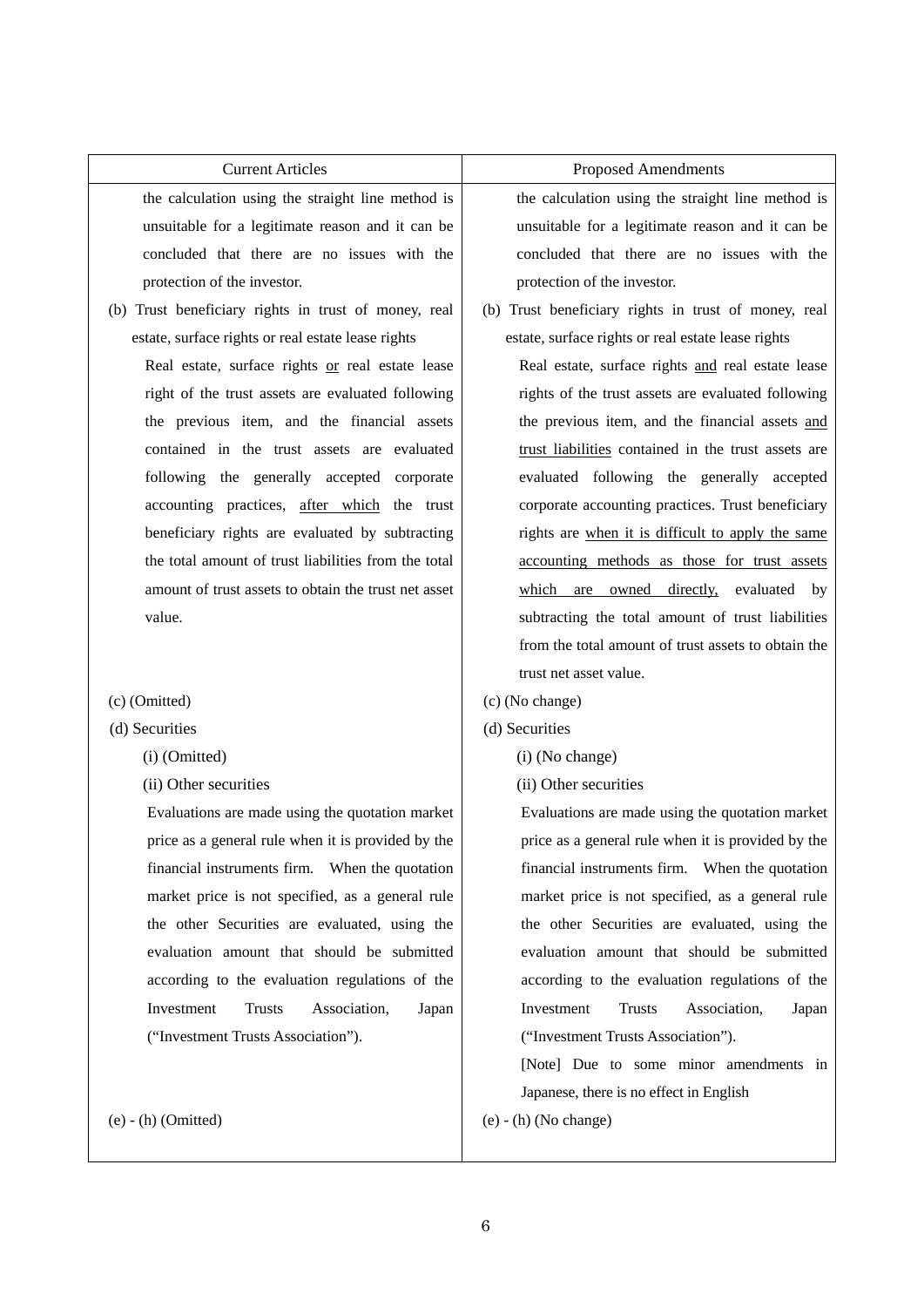| <b>Current Articles</b>                                     | Proposed Amendments                                      |  |  |
|-------------------------------------------------------------|----------------------------------------------------------|--|--|
| <b>Article 19 Value in Securities Registration</b>          | <b>Article 19 Value in Securities Registration</b>       |  |  |
| <b>Statements, Securities Reports and Asset</b>             | <b>Statements, Securities Reports and Asset</b>          |  |  |
| <b>Management Reports</b>                                   | <b>Management Reports</b>                                |  |  |
| If making evaluations in a way that differs to the          | If making evaluations in a way that differs to the       |  |  |
| methods in Article 18 for the purposes of recording a       | methods in Article 18 for the purposes of recording a    |  |  |
| value in a securities registration statement, securities    | value in a securities registration statement, securities |  |  |
| report and asset management report, evaluations are         | report and asset management report, evaluations are      |  |  |
| made in the following way:                                  | made in the following way:                               |  |  |
| (a) Real estate, surface rights or real estate lease rights | (a) Real estate, surface rights and real estate lease    |  |  |
|                                                             | rights                                                   |  |  |
| Real estate, surface rights and real estate lease           | Real estate, surface rights and real estate lease        |  |  |
| rights are evaluated as the amount calculated               | rights are evaluated as the amount calculated            |  |  |
| under the capitalization method.                            | under the capitalization method.                         |  |  |
| (b) Trust beneficiary rights in trust of real estate,       | (b) Trust beneficiary rights in trust of real estate,    |  |  |
| surface rights or real estate lease rights and beneficiary  | surface rights and real estate lease rights and          |  |  |
| rights in monetary trusts.                                  | beneficiary rights in monetary trusts.                   |  |  |
| The trust assets which are real estate, surface             | The trust assets which are real estate, surface          |  |  |
| rights or real estate lease right are evaluated             | rights and real estate lease right are evaluated         |  |  |
| following the previous item, and with respect to            | following the previous item, and with respect to         |  |  |
| the financial trust assets, after evaluated in              | the financial trust assets and trust liabilities         |  |  |
| accordance with<br>the<br>generally<br>accepted             | evaluated in accordance with the generally               |  |  |
| corporate accounting practices,<br>the<br>trust             | accepted corporate accounting practices. Trust           |  |  |
| beneficiary rights are evaluated by subtracting             | beneficiary rights are when it is difficult to           |  |  |
| the total amount of trust liabilities from the total        | apply the same accounting methods as those for           |  |  |
| amount of trust assets to obtain the trust net              | trust assets which are owned directly, evaluated         |  |  |
| asset value.                                                | by subtracting the total amount of trust                 |  |  |
|                                                             | liabilities from the total amount of trust assets to     |  |  |
|                                                             | obtain the trust net asset value.                        |  |  |
| $(c)$ (Omitted)                                             | (c) (No change)                                          |  |  |
| <b>Article 20 Purposes of Borrowings and Issuance</b>       | <b>Article 20 Purposes of Borrowings and Issuance</b>    |  |  |
| of Corporate Bonds                                          | of Corporate Bonds                                       |  |  |
| The Investment Corporation may make borrowings              | The Investment Corporation may make borrowings           |  |  |
| from qualified institutional investors (limited to          | from qualified institutional investors (limited to       |  |  |
| institutional investors specified in Article 67-15 of the   | institutional investors specified in Article 67-15       |  |  |
| Special Taxation Measures Law) set out in Article 2,        | Paragraph 1, Item $1-b(2)$ of the Special Taxation       |  |  |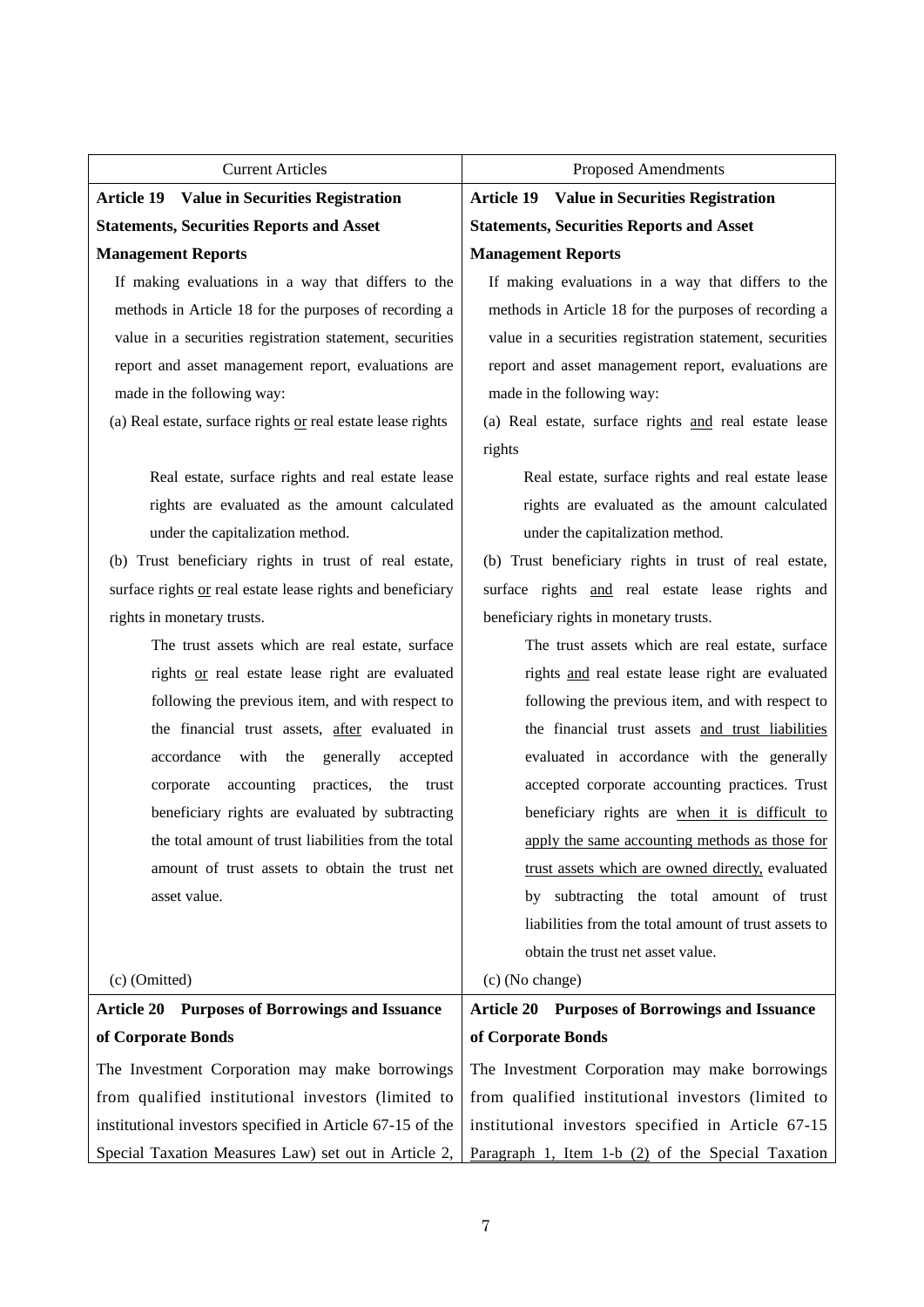| <b>Current Articles</b>                                     | <b>Proposed Amendments</b>                                  |  |  |
|-------------------------------------------------------------|-------------------------------------------------------------|--|--|
| Paragraph 3(1) of the Financial Instruments and             | Measures Law (Act No. 26 of 1957; as amended)) set          |  |  |
| Exchange Law or issue investment corporation bonds          | out in Article 2, Paragraph 3(1) of the Financial           |  |  |
| (including short-term investment corporation bonds;         | Instruments and Exchange Law or issue investment            |  |  |
| hereinafter referred to as investment corporation           | corporation bonds (including short-term investment          |  |  |
| bonds) in accordance with the basic policy of Article       | corporation bonds; hereinafter referred to as               |  |  |
| The Investment Corporation shall entrust other<br>10.       | investment corporation bonds) in accordance with the        |  |  |
| parties in accordance with laws and ordinances to           | basic policy of Article 10. The Investment                  |  |  |
| carry out business for issuing investment corporation       | Corporation shall entrust other parties in accordance       |  |  |
| bonds such as underwriting offerings, preparation and       | with laws and ordinances to carry out business for          |  |  |
| maintenance of investment corporation bond registers        | issuing investment corporation bonds such as                |  |  |
| (excluding the cases of short-term investment               | underwriting offerings, preparation and maintenance         |  |  |
| corporation bonds issued without investment                 | of investment corporation bond registers (excluding         |  |  |
| corporation bond registers), name transfer and              | the cases of short-term investment corporation bonds        |  |  |
| issuance, paying interest or redemption money to            | issued without investment corporation bond registers),      |  |  |
| investment corporation obligees, and receiving              | name transfer and issuance, paying interest or              |  |  |
| requests from investment corporation obligees               | redemption money to investment corporation obligees,        |  |  |
| regarding the exercise of rights or any other proposal      | and receiving requests from investment corporation          |  |  |
| from investment corporation obligees.                       | obligees regarding the exercise of rights or any other      |  |  |
|                                                             | proposal from investment corporation obligees.              |  |  |
| Article 21 Spending of Funds raised through                 | Article 21 Spending of Funds raised through                 |  |  |
| <b>Borrowings and Issuance of Corporate Bonds</b>           | <b>Borrowings and Issuance of Corporate Bonds</b>           |  |  |
| The Investment Corporation shall spend funds raised         | The Investment Corporation shall spend funds raised         |  |  |
| through borrowings and issuance of corporate bonds by       | through borrowings and issuance of corporate bonds by       |  |  |
| acquiring assets, making repairs, repaying tenant leasehold | acquiring assets, making repairs, repaying tenant leasehold |  |  |
| deposit and tenant security deposit, paying distributions,  | deposit and tenant security deposit, paying distributions,  |  |  |
| paying the Investment Corporation's expenses or repaying    | paying the Investment Corporation's expenses or repaying    |  |  |
| debts (including fulfillment of borrowings and corporate    | debts (including fulfillment of borrowings and corporate    |  |  |
| bond debts).                                                | bond debts).                                                |  |  |
|                                                             | [Note] Due to some minor amendments in Japanese,            |  |  |
|                                                             | there is no effect in English.                              |  |  |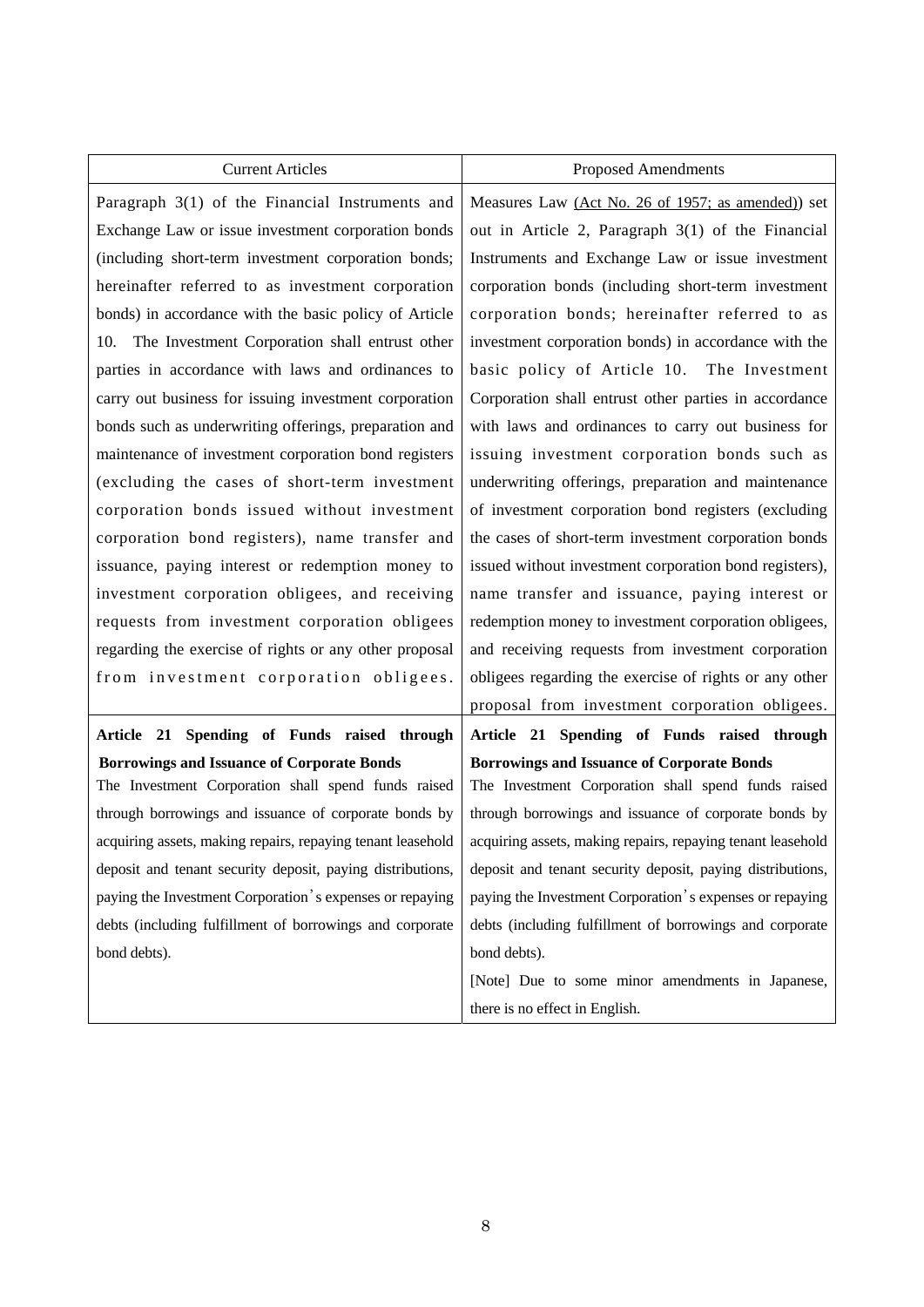| <b>Current Articles</b>                                    | <b>Proposed Amendments</b>                                 |  |  |
|------------------------------------------------------------|------------------------------------------------------------|--|--|
| <b>Cash Distribution Policies</b><br><b>Article 25</b>     | <b>Cash Distribution Policies</b><br><b>Article 25</b>     |  |  |
| As a general rule, the Investment Corporation shall        | As a general rule, the Investment Corporation shall        |  |  |
| make distributions in accordance with the following        | make distributions in accordance with the following        |  |  |
| policies:                                                  | policies:                                                  |  |  |
| (a) (Omitted)                                              | (a) (No change)                                            |  |  |
| (b) Cash distributions in excess of profits                | (b) Cash distributions in excess of profits                |  |  |
| If the Distributable Amount is less than or equal to       | If the Distributable Amount is less than or equal to       |  |  |
| 90% of the Distributable Profit Amount or if the           | 90% of the Distributable Profit Amount or if the           |  |  |
| Investment Corporation decides it is appropriate,          | Investment Corporation decides it is appropriate,          |  |  |
| the Investment Corporation may distribute cash to          | the Investment Corporation may distribute cash to          |  |  |
| unitholders until that distribution reaches the            | unitholders in excess of the aggregate of the              |  |  |
| aggregate of the amount of profits and the amount          | amount of profits as capital refund within the scope       |  |  |
| of depreciation to fixed assets appropriated in that       | set out in laws, regulations or the like (including        |  |  |
| calculation period within the scope set out in laws        | regulations of the Investment Trusts Association).         |  |  |
| or the like (including regulations of the Investment       | However, if in this event the amount of cash               |  |  |
| Trusts Association). However, if in this event the         | distributions is still equal to or less than 90% of the    |  |  |
| amount of cash distributions is still equal to or less     | Distributable Profit Amount or if the Investment           |  |  |
| than 90% of the Distributable Profit Amount or if          | Corporation decides it is necessary, the Investment        |  |  |
| the Investment Corporation decides it is necessary,        | Corporation may make cash distributions to the             |  |  |
| Investment Corporation may make cash<br>the                | amount decided by the Investment Corporation.              |  |  |
| distributions to the amount decided by the                 | Any amount distributed to unitholders exceeding            |  |  |
| Investment Corporation. Any amount distributed to          | profits shall be first deducted from the capital           |  |  |
| unitholders exceeding profits shall be first deducted      | surplus, and the remainder then subtracted from the        |  |  |
| from the capital surplus, and the remainder then           | total unitholders' capital.                                |  |  |
| subtracted from the total unitholders' capital.            |                                                            |  |  |
| <b>Article 32</b><br><b>Expenses</b>                       | <b>Article 32 Expenses</b>                                 |  |  |
| 1. (Omitted)                                               | 1. (No changes)                                            |  |  |
| 2. In addition to Article 32.1, the Investment Corporation | 2. In addition to Article 32.1, the Investment Corporation |  |  |
| bears the following expenses:                              | bears the following expenses:                              |  |  |
| $(a) - (f)$ (Omitted)                                      | $(a) - (f)$ (No changes)                                   |  |  |
| (g) Expenses relating to the holding of general meetings   | (g) Expenses relating to the holding of general meetings   |  |  |
| of unitholders and meetings of the board of directors,     | of unitholders and meetings of the board of directors,     |  |  |
| expenses relating to public announcements, and             | expenses relating to public announcements, and             |  |  |
| expenses relating to the preparation, printing and         | expenses relating to the preparation, printing and         |  |  |
| delivery of documents to be sent to unitholders;           | delivery of documents to be sent to unitholders;           |  |  |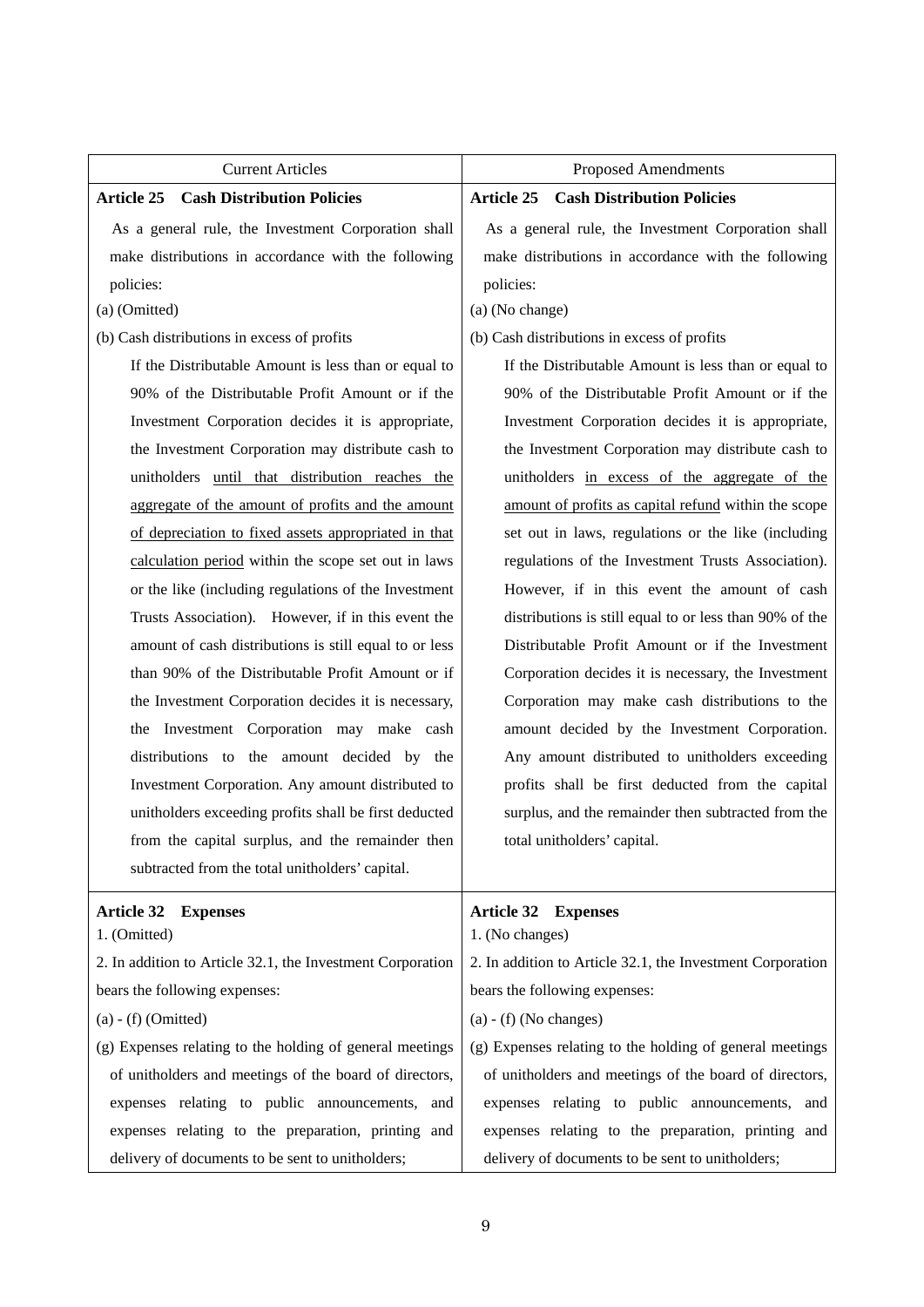| <b>Current Articles</b>                                                                                                                                                                                                                                                                                                  | <b>Proposed Amendments</b>                                                                                                                                                                                                                                                                                                                                                                                                                                                                                                                                                                                      |
|--------------------------------------------------------------------------------------------------------------------------------------------------------------------------------------------------------------------------------------------------------------------------------------------------------------------------|-----------------------------------------------------------------------------------------------------------------------------------------------------------------------------------------------------------------------------------------------------------------------------------------------------------------------------------------------------------------------------------------------------------------------------------------------------------------------------------------------------------------------------------------------------------------------------------------------------------------|
|                                                                                                                                                                                                                                                                                                                          | [Note] Due to some minor amendments in Japanese,                                                                                                                                                                                                                                                                                                                                                                                                                                                                                                                                                                |
|                                                                                                                                                                                                                                                                                                                          | there is no effect in English                                                                                                                                                                                                                                                                                                                                                                                                                                                                                                                                                                                   |
| $(h) - (1)$ (Omitted)                                                                                                                                                                                                                                                                                                    | $(h) - (1)$ (No changes)                                                                                                                                                                                                                                                                                                                                                                                                                                                                                                                                                                                        |
| <b>Article 44 Term of Directors</b>                                                                                                                                                                                                                                                                                      | <b>Article 44 Term of Directors and Others</b>                                                                                                                                                                                                                                                                                                                                                                                                                                                                                                                                                                  |
| The term for directors is two years. However, the<br>term for directors appointed to fill a vacancy or<br>increase numbers is the same as the remaining term of<br>their predecessors or the directors still in office.                                                                                                  | $1$ . The term for directors is two years. However, the<br>term for directors appointed to fill a vacancy or<br>increase numbers is the same as the remaining<br>term of their predecessors or the directors still in<br>office.                                                                                                                                                                                                                                                                                                                                                                                |
| (Newly established)                                                                                                                                                                                                                                                                                                      | The resolution concerning the appointment of a<br>director who is appointed to fill a vacancy shall be<br>effective until the term of office of the incumbent<br>director who is appointed to be replaced by such<br>director at the general meeting of unitholders at<br>which such resolution is passed (if the director is<br>not appointed at such general meeting of<br>unitholders, the last general meeting of unitholders<br>at which the director is appointed) expires.<br>However, such term shall not be restricted from<br>being shortened by resolution of the general<br>meeting of unitholders. |
| Article 45 Convener and Chair of Meeting of the                                                                                                                                                                                                                                                                          | Article 45 Convener and Chair of Meeting of the                                                                                                                                                                                                                                                                                                                                                                                                                                                                                                                                                                 |
| <b>Board of Directors</b>                                                                                                                                                                                                                                                                                                | <b>Board of Directors</b>                                                                                                                                                                                                                                                                                                                                                                                                                                                                                                                                                                                       |
| 1. (Omitted)                                                                                                                                                                                                                                                                                                             | 1. (No change)                                                                                                                                                                                                                                                                                                                                                                                                                                                                                                                                                                                                  |
| Convocation notices for meetings of the board of<br>2.<br>directors are issued to all officers at least three days<br>before the date of a meeting of the board of<br>directors. However, the convocation period may<br>be abridged or the convocation procedures may be<br>omitted with the agreement of all directors. | Convocation notices for meetings of the board of<br>2.<br>directors are issued to all officers at least three days<br>before the date of a meeting of the board of<br>directors. However, the convocation period may<br>be abridged or the convocation procedures may be<br>omitted with the agreement of all directors.<br>[Note] Due to some minor amendments in Japanese,<br>there is no effect in English                                                                                                                                                                                                   |
| Article 48 Exemption of Directors from Liability to                                                                                                                                                                                                                                                                      | Article 48 Exemption of Directors from Liability to                                                                                                                                                                                                                                                                                                                                                                                                                                                                                                                                                             |
| <b>Damages</b>                                                                                                                                                                                                                                                                                                           | <b>Damages</b>                                                                                                                                                                                                                                                                                                                                                                                                                                                                                                                                                                                                  |
| The Investment Corporation may, pursuant to Article                                                                                                                                                                                                                                                                      | The Investment Corporation may, pursuant to Article                                                                                                                                                                                                                                                                                                                                                                                                                                                                                                                                                             |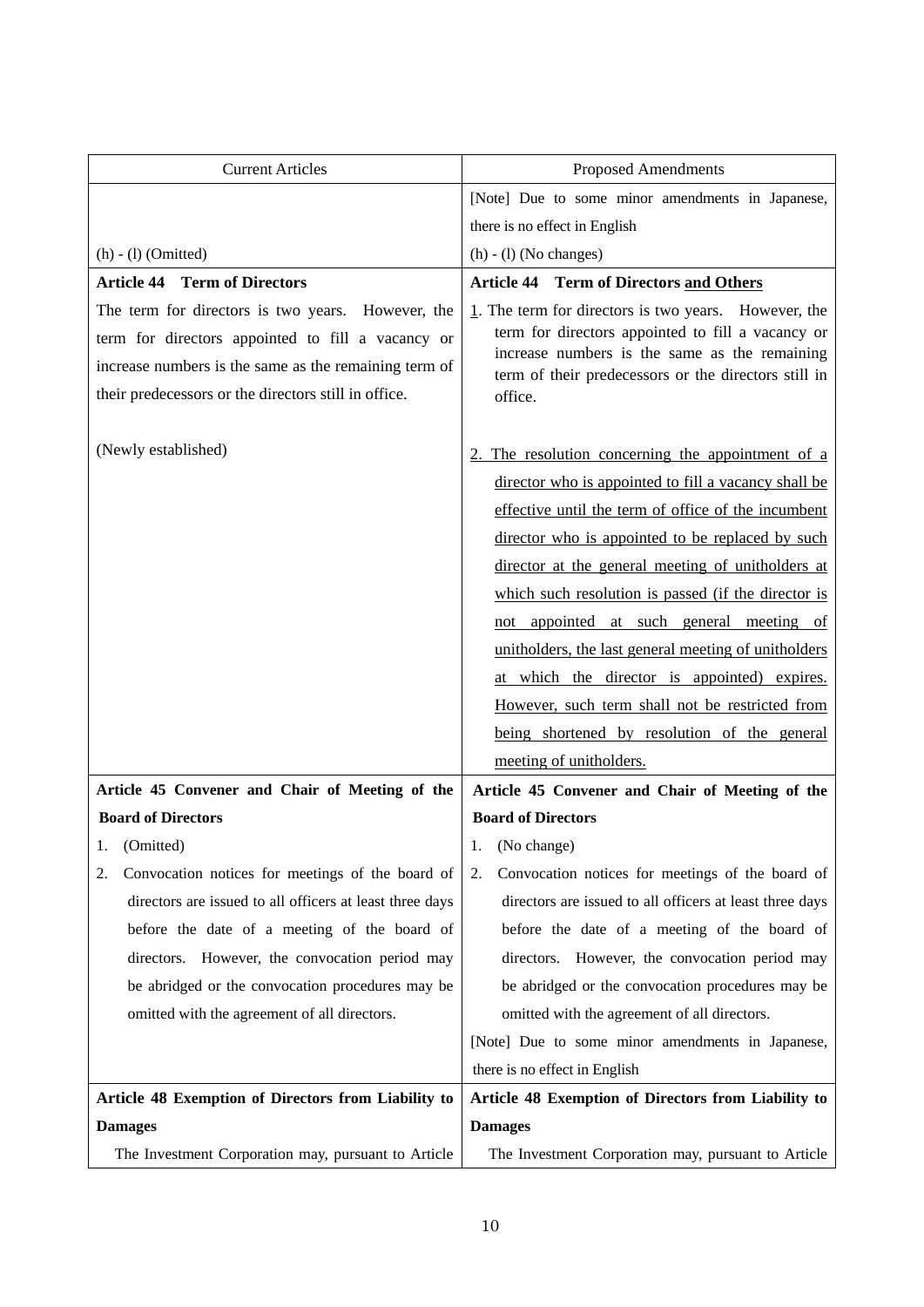| <b>Current Articles</b>                                | Proposed Amendments                                     |
|--------------------------------------------------------|---------------------------------------------------------|
| 115-6, Paragraph 7 of the Investment Trust Law,        | 115-6, Paragraph 7 of the Investment Trust Law,         |
| exempt an director from liability under Article 115-6, | exempt an director from liability under Article 115-6,  |
| Paragraph 1 of the Investment Trust Law to the extent  | Paragraph 1 of the Investment Trust Law to the extent   |
| permitted by law by resolution of the board of         | permitted by law by resolution of the board of          |
| directors in the event that the director has acted in  | directors in the event that the director has acted in   |
| good faith and without gross negligence in the         | good faith and without gross negligence in the          |
| conduct of duties and if exemption is considered       | conduct of duties and if exemption is considered        |
| particularly necessary in light of the details of the  | particularly necessary in light of the details of the   |
| facts giving rise to the liability, the status of the  | facts giving rise to the liability, the status of the   |
| execution of the director's duties and any other       | execution of the director's duties and any other        |
| factors.                                               | factors.                                                |
|                                                        | [Note] Due to some minor amendments in Japanese,        |
|                                                        | there is no effect in English                           |
| (Newly established)                                    | <b>Article 53 Rights Offering</b>                       |
|                                                        | The amendment related to newly setting up               |
|                                                        | Paragraph 3 of Article 5 shall come into force on the   |
|                                                        | date of enforcement of the revision of the Law          |
|                                                        | Concerning Investment Trusts and Investment             |
|                                                        | Corporations allowing investment corporations to        |
|                                                        | issue investment unit warrants. In addition, when       |
|                                                        | necessary for conducting the rights offering, the       |
|                                                        | provisions of Article 5, Paragraph 3 shall be deemd     |
|                                                        | to be replaced with the provisions of the law after the |
|                                                        | said revision.                                          |
| (Newly established)                                    | Article 54 Reduction of Unitholders' Capital or         |
|                                                        | <b>Capital Surplus</b>                                  |
|                                                        | The amendment related to newly setting up               |
|                                                        | Paragraph 4 of Article 5 shall come into force on the   |
|                                                        | date of enforcement of the revision of the Law          |
|                                                        | Concerning Investment Trusts and Investment             |
|                                                        | Corporations allowing investment corporations to        |
|                                                        | reduce the amount of the unitholders' capital or the    |
|                                                        | capital surplus for the purpsoe of loss compensation.   |
|                                                        | In addition, when necessary for conducting the said     |
|                                                        | reduction, the provisions of Article 5, Paragraph 4     |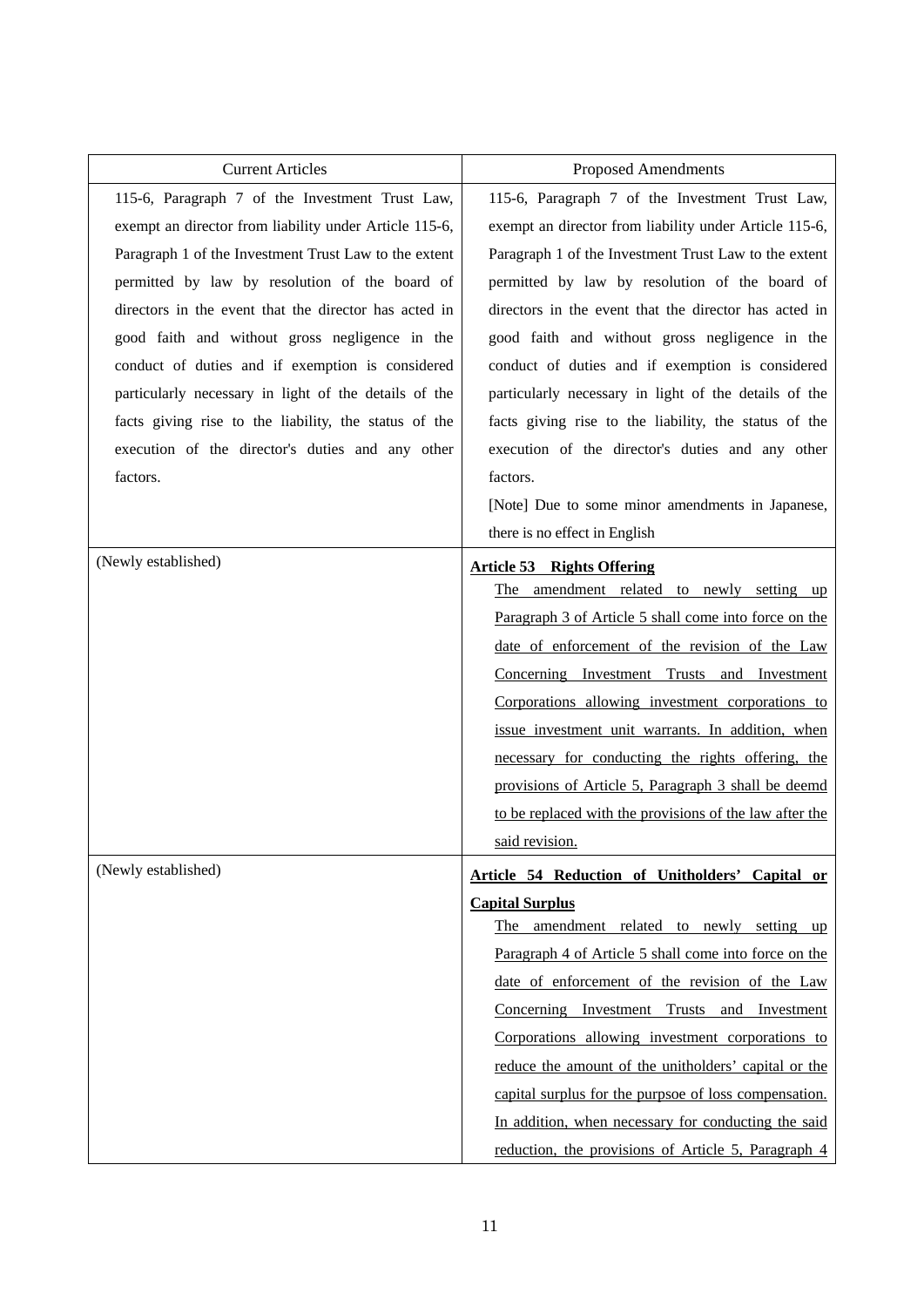| <b>Current Articles</b> | <b>Proposed Amendments</b>                             |
|-------------------------|--------------------------------------------------------|
|                         | shall be deemd to be replaced with the provisions of   |
|                         | the law after the said revision.                       |
| (Newly established)     | <b>Article 55 Acquisition of Own Investment Units</b>  |
|                         | The amendment related to newly setting up              |
|                         | Paragraph 5 of Article 5 shall come into force on the  |
|                         | date of enforcement of the revision of the Law         |
|                         | Concerning Investment Trusts and Investment            |
|                         | Corporations allowing investment corporations to       |
|                         | acquire their own investment units through market      |
|                         | trading or other methods. Furthermore, if the said     |
|                         | revision of the law requires investment corporations   |
|                         | to set ceilings when acquiring their own investment    |
|                         | units, the ceiling for the Investment Corporation      |
|                         | shall be the number obtained by multiplying the        |
|                         | number of its investment units outstanding by 0.5 (or  |
|                         | the number, if any, stipulated in the revision of the  |
|                         | said law that is smaller than this number.) In         |
|                         | addition, when necessary for conducting the            |
|                         | acquisition of own investment units, the provisions    |
|                         | of Article 5, Paragraph 5 shall be deemd to be         |
|                         | replaced with the provisions of the law after the said |
|                         | revision.                                              |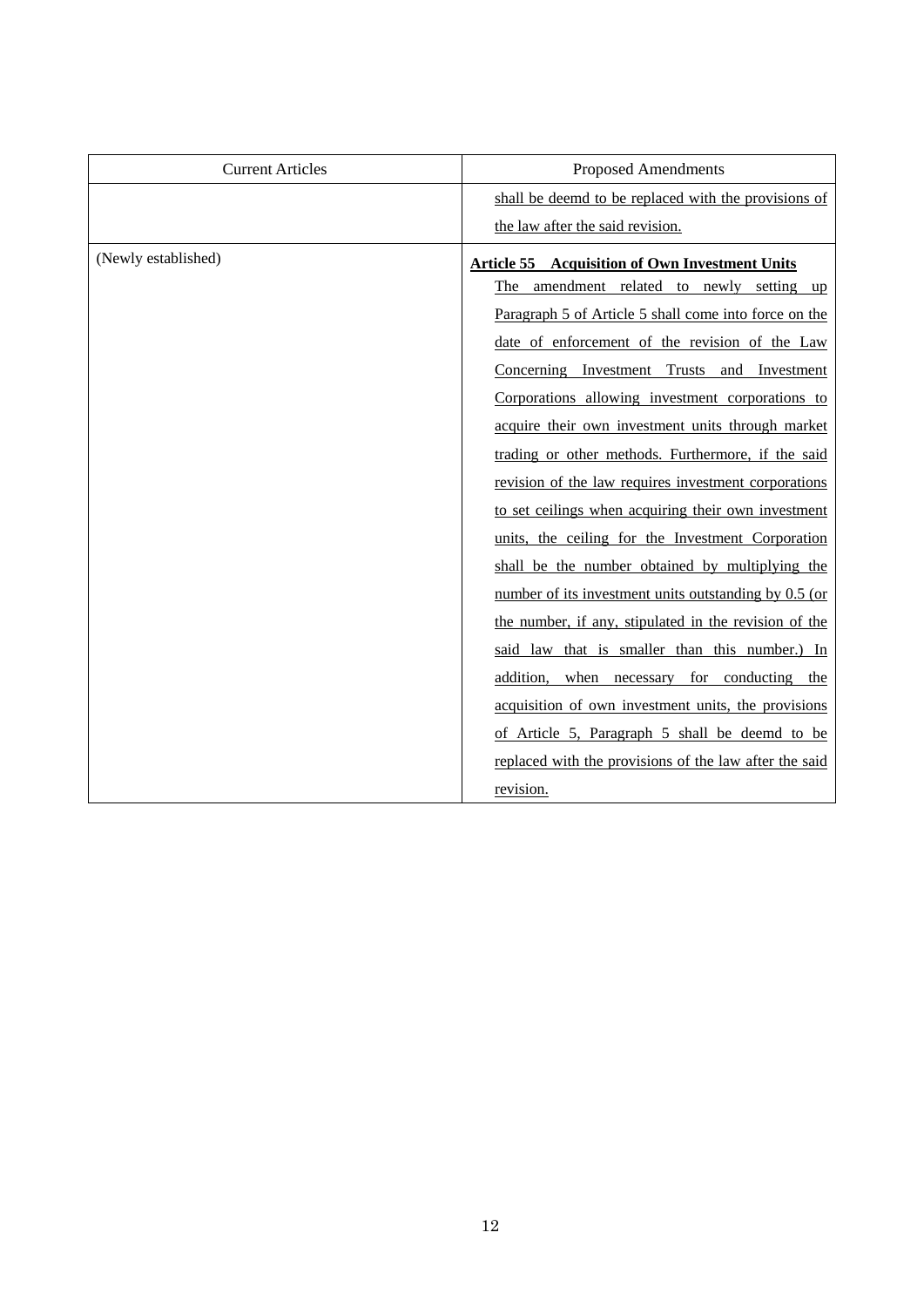#### Resolution Proposal 2 - Appointment of one (1) executive director

The term of office of Yasuyuki Kuratsu (Executive Director) will expire on March 25, 2013. Accordingly, we would like to ask you to select one Executive Director. The term of office will be two years starting from March 26, 2013 in accordance with Article 44 of current articles.

This agenda regarding the selection of an Executive Director will be approved with unanimous agreement of all the auditors at the board meeting held on February 14, 2013.

Career summary of candidate for Executive Director is as follows.

| Name:<br>(Date of birth)               |                                                                                                                                                                      | No. of IIF<br>investment<br>units owned                                                                                                                                                                                                                                                                                                                                                                                                                                                                                                                                                                                                                                                                                                                                                                          |         |
|----------------------------------------|----------------------------------------------------------------------------------------------------------------------------------------------------------------------|------------------------------------------------------------------------------------------------------------------------------------------------------------------------------------------------------------------------------------------------------------------------------------------------------------------------------------------------------------------------------------------------------------------------------------------------------------------------------------------------------------------------------------------------------------------------------------------------------------------------------------------------------------------------------------------------------------------------------------------------------------------------------------------------------------------|---------|
| Yasuyuki<br>Kuratsu<br>(June 23, 1955) | Apr. 1979<br>Aug. 1982<br>Aug. 1984<br>Dec. 1985<br>Sep. 1989<br>Apr. 1996<br>Aug. 1997<br>Apr. 2001<br>Mar. 2005<br>Dec. 2005<br>Mar. 2007<br>Jun.2007<br>Mar. 2009 | Joined Bank of Tokyo Ltd.<br>Bank of Tokyo International London<br>Bank of Tokyo International Hong Kong<br>Deputy General Manager, No. 3 Capital Market<br>Department, Bank of Tokyo Ltd.<br>Associate Director, Bank of Tokyo Capital<br>Markets London<br>Managing Director, Bankers Trust<br>Managing Director, Chase Manhattan Bank<br>Representative Director, Research and Pricing<br>Technologies Inc. (present post)<br>Director, Okinawa Special Financial Zone<br><b>Research Center</b><br>Director, Fisco Commodity<br>Executive Director, Industrial & Infrastructure<br>Fund Investment Corporation (present post)<br>Part-time Auditor, Central Tanshi Online Trade<br>Co., Ltd. (currently Central Tanshi FX Co., Ltd.)<br>Auditor, Central Tanshi FX Co., Ltd. (present<br>post)<br>To present | 0 units |

(Note) There is no particular conflict of interests between the Investment Corporation and the abovementioned candidate for the position of executive director. The abovementioned candidate for the position of Executive Director is presently supervising execution of duties of the executive director of the Investment Corporation as the Investment Corporation's Executive Director.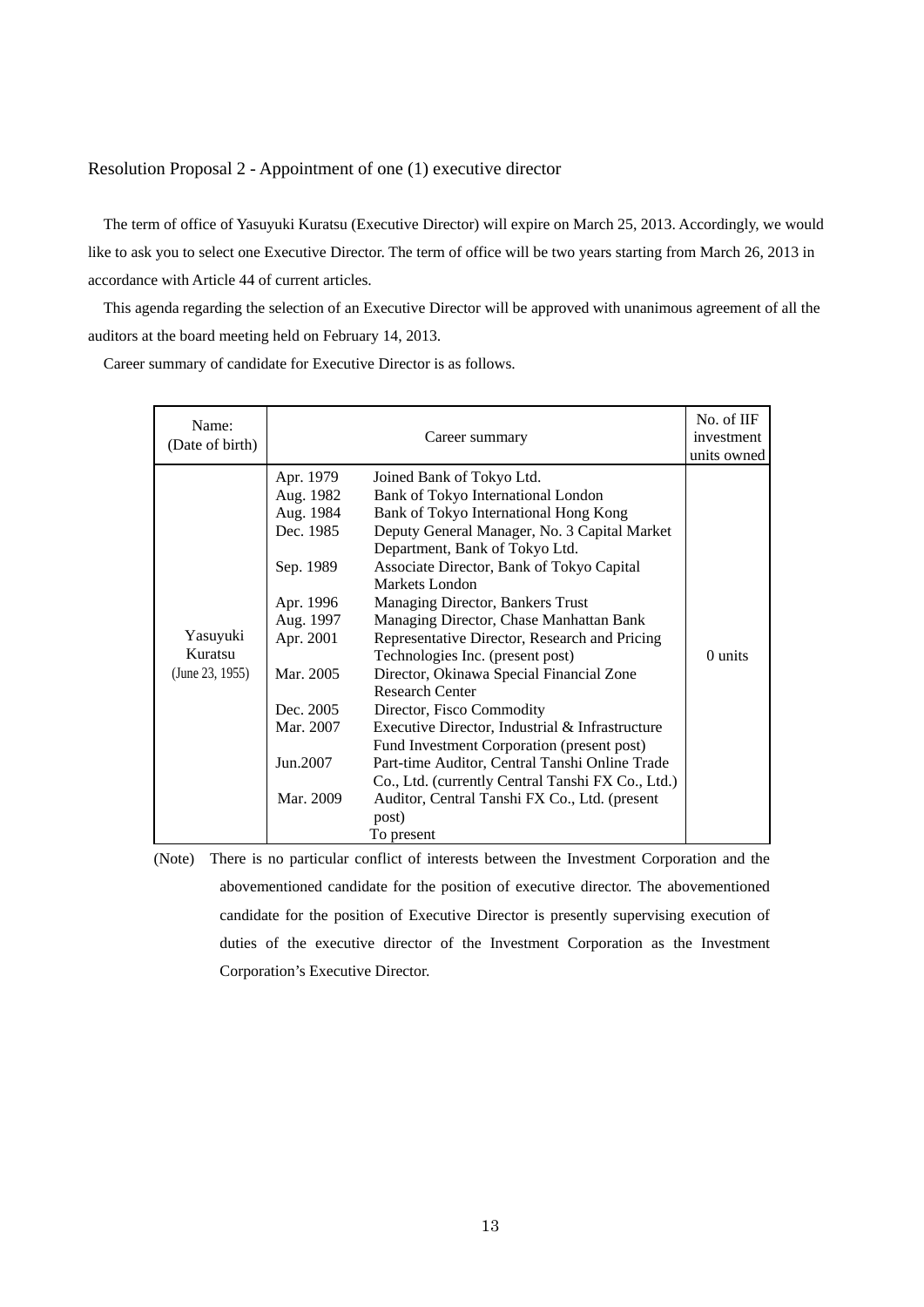## Resolution Proposal 3 - Appointment of two (2) supervisory directors

The term of office of the two supervisory directors, Katsuaki Takiguchi and Kumi Honda, will expire on March 25, 2013. Accordingly, we would like to ask you to select two supervisory directors. The term of office will be two years starting from March 26, 2013 in accordance with Article 44 of current articles.

Pursuant to the provisions of the Law Concerning Investment Trusts and Investment Corporations and Article 42 of the Investment Corporation's Articles of Incorporation, the number of supervisory directors must be at least one (1) more than the number of executive directors.

| Candidate<br>number | Name:<br>(Date of birth)                     | Career summary                                                                                                                                           |                                                                                                                                                                                                                                                                                                                                                                                                                                                                                                                                                                                                                                                                                                                                                                                                                                                                                                                                                                                                                                                                                                                                                                                                                                                                       | No. of IIF<br>investment |
|---------------------|----------------------------------------------|----------------------------------------------------------------------------------------------------------------------------------------------------------|-----------------------------------------------------------------------------------------------------------------------------------------------------------------------------------------------------------------------------------------------------------------------------------------------------------------------------------------------------------------------------------------------------------------------------------------------------------------------------------------------------------------------------------------------------------------------------------------------------------------------------------------------------------------------------------------------------------------------------------------------------------------------------------------------------------------------------------------------------------------------------------------------------------------------------------------------------------------------------------------------------------------------------------------------------------------------------------------------------------------------------------------------------------------------------------------------------------------------------------------------------------------------|--------------------------|
| $\mathbf{1}$        | Katsuaki<br>Takiguchi<br>(September 1, 1941) | Nov. 1963<br>Jun. 1982<br>Nov. 1983<br>Jun. 1985<br>Feb. 1990<br>Jun. 1997<br>Jun. 2001<br>Sep. 2004<br>Jan. 2007<br>Feb. 2007<br>Mar. 2007<br>Apr. 2007 | Deloitte, Haskings & Sells<br>Partner, Deloitte, Haskings & Sells<br>In charge of communication, Department<br>in Charge of Japanese Companies, New<br>York Office, Deloitte, Haskings & Sells<br>Founded Mita Kaikeisha and assumed the<br>position of Representative Partner<br>Representative Partner, Deloitte Touche<br>Tohmatsu LLC following the merger with<br>Tohmatsu<br>Managing Representative Partner and<br>Director (Strategic Business Department),<br>Deloitte Touche Tohmatsu LLC<br>Member, Executive Management Group,<br>Deloitte Touche Tohmatsu LLC<br>Member, Board of Directors, Deloitte<br>Touche Tohmatsu Limited<br>Member, Governance Committee, Deloitte<br>Touche Tohmatsu Limited<br>Chairman, DTT Global Manufacturing<br><b>Industry Group</b><br>President, Katsuki Takiguchi Public<br>Accounting Firm (present post)<br>Controller, Ishibashi Foundation<br>Supervisory Director, Industrial &<br><b>Infrastructure Fund Investment</b><br>Corporation (present post)<br>Part-time Auditor, Phoenix Capital Co.,<br>Ltd. (present post)<br>Full-time Auditor, Nippon Revival<br>Servicer Co., Ltd. (present post)<br>Specially-appointed professor,<br>International Accounting Group, Chuo<br>Graduate School of International | units owned<br>0 units   |
|                     |                                              | Jun. 2007                                                                                                                                                | Accounting<br>Part-time Auditor, Gold-Pak Co., Ltd.<br>Part-time Auditor, Kiso-jiban Consultants<br>Co., Ltd.                                                                                                                                                                                                                                                                                                                                                                                                                                                                                                                                                                                                                                                                                                                                                                                                                                                                                                                                                                                                                                                                                                                                                         |                          |

Career summary of the candidates for supervisory directors are as follows.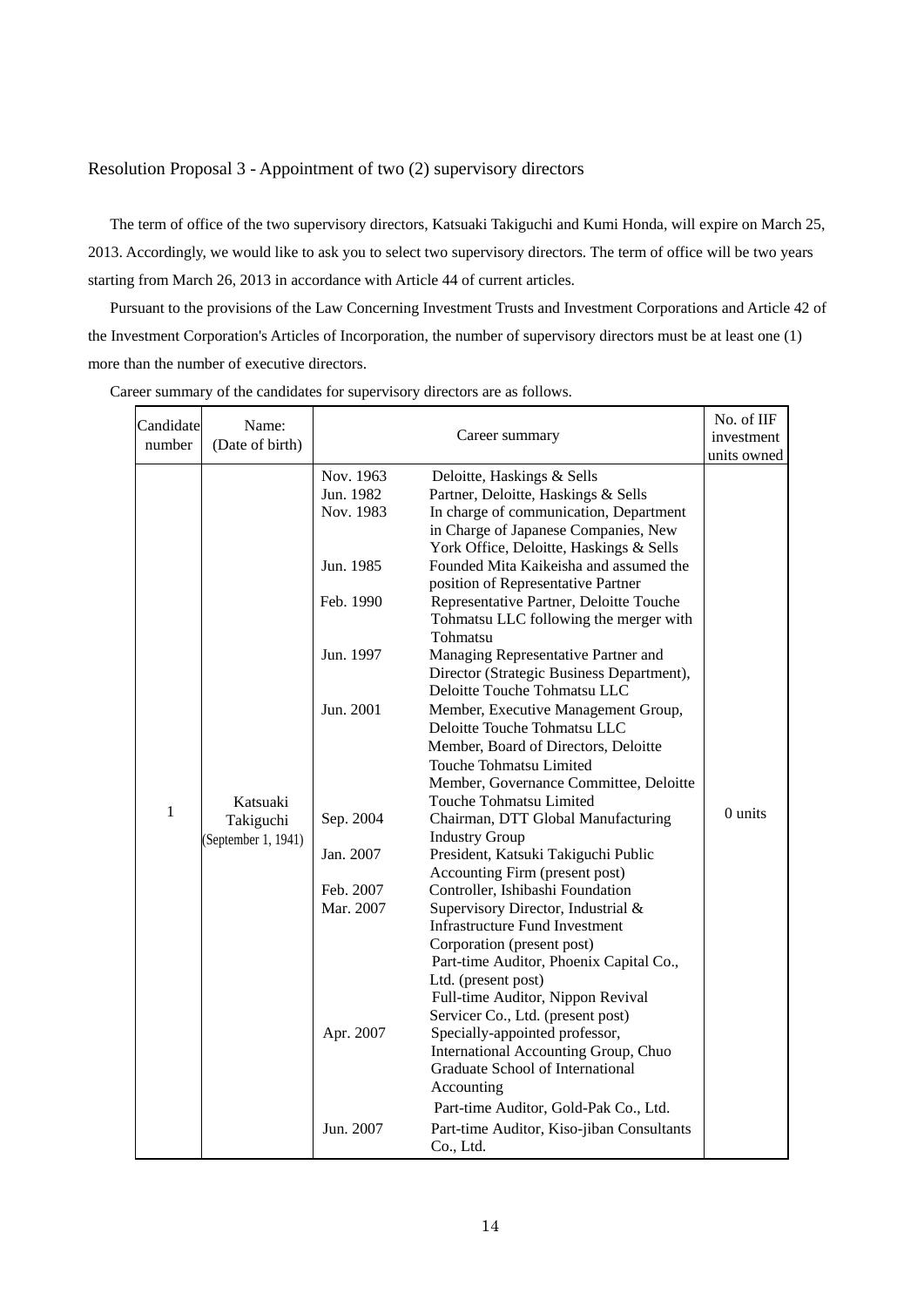|                |                                | Jun. 2008 | Part-time Auditor, Nittoc Co., Ltd.<br>(present post)                       |         |
|----------------|--------------------------------|-----------|-----------------------------------------------------------------------------|---------|
|                |                                | Feb. 2010 | Executive Board Member, Ishibashi<br>Foundation (present post)              |         |
|                |                                |           | Part-time Auditor, Oriental Shiraishi<br>Corporation (present post)         |         |
|                |                                | Jun. 2012 | Part-time Auditor, Japan Bridge<br>Corporation (present post)               |         |
|                |                                |           | To present                                                                  |         |
|                |                                | Apr. 1999 | Tsunematu, Yanase & Sekine (currently<br>Nagashima Ohno & Tsunematsu)       |         |
|                |                                | Mar. 2000 | Haruki, Sawai and Inoue Law Offices<br>(currently The Haruki and            |         |
|                |                                | Sep. 2002 | Tokyo-Marunouchi Law Offices)<br>Morrison & Foerster LLP.                   |         |
| $\mathfrak{D}$ | Kumi Honda<br>(March 10, 1972) | Aug. 2003 | Haruki, Sawai and Inoue Law Offices<br>(currently The Tokyo-Marunouchi Law) | 0 units |
|                |                                |           | Offices) (present post)                                                     |         |
|                |                                | Mar. 2007 | Supervisory Director, Industrial &                                          |         |
|                |                                |           | <b>Infrastructure Fund Investment</b>                                       |         |
|                |                                |           | Corporation (present post)                                                  |         |
|                |                                |           | To present                                                                  |         |

(Note) There is no particular conflict of interests between the Investment Corporation and both of the abovementioned candidates for the positions of supervisory director. Both of the abovementioned candidates for the position of Supervisory Director are presently supervising execution of duties of the executive director of the Investment Corporation as the Investment Corporation's supervisory directors.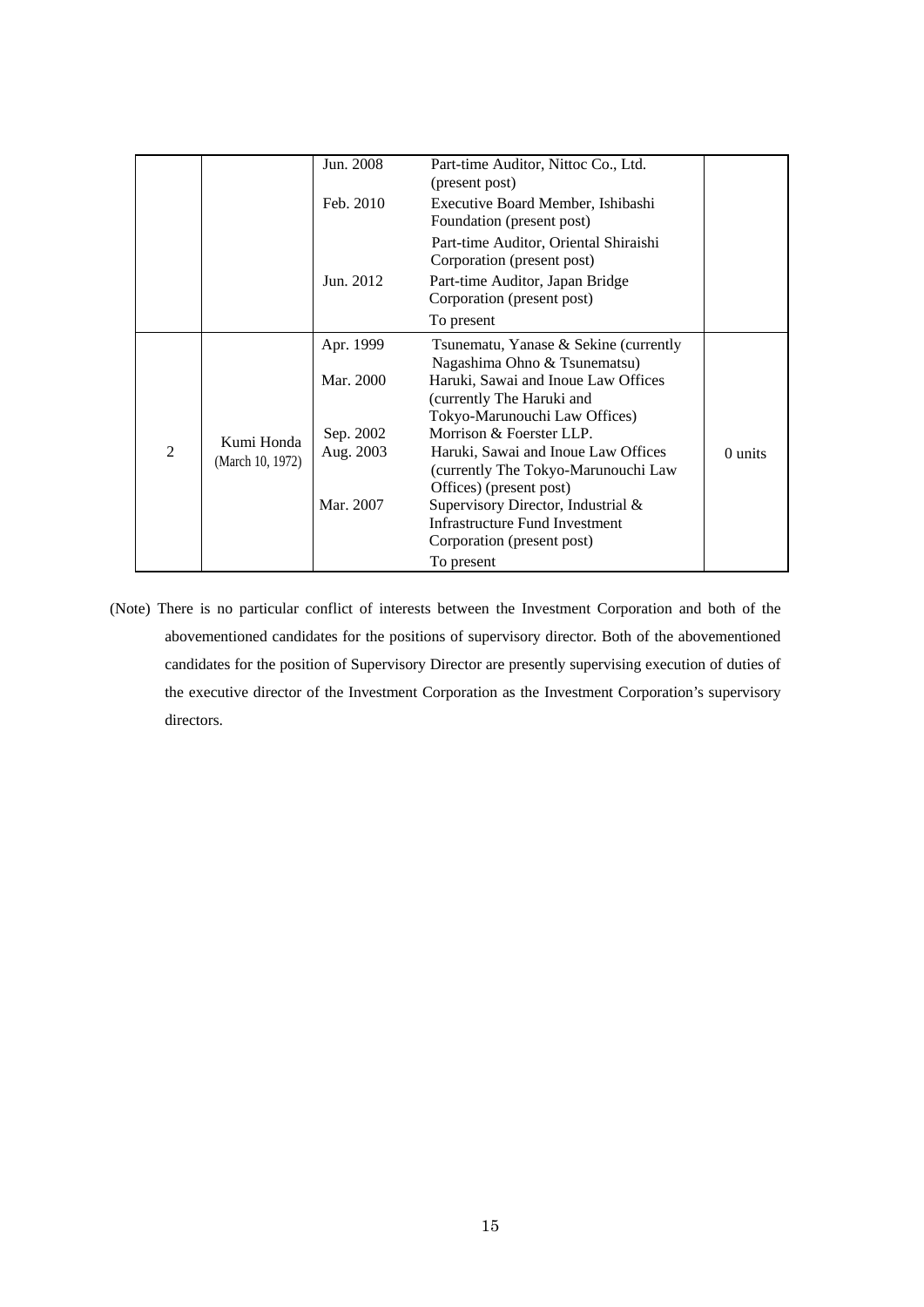#### Resolution Proposal 4 - Appointment of one (1) alternate executive director

The resolution to appoint Yoshito Nishikawa Alternate Executive Director will expire upon the opening of this unitholders' meeting. Accordingly, we would like to ask you to select one Alternate Executive Director in case any Executive Director is absent, or Executive Director lack the quorum required by the law.

The resolution concerning the appointment of the alternate executive director shall be resolved by unanimous agreement of supervisory directors at the board of directors meeting held on February 14, 2013.

Career summary of the candidate for alternate executive director is as follows.

| Name:<br>(Date of birth)                        |                                                                                                                                | Career summary                                                                                                                                                                                                                                                                                                                                                                                                                                                                                                                                                                                                                                                                                                                | No. of IIF<br>investment<br>units owned |
|-------------------------------------------------|--------------------------------------------------------------------------------------------------------------------------------|-------------------------------------------------------------------------------------------------------------------------------------------------------------------------------------------------------------------------------------------------------------------------------------------------------------------------------------------------------------------------------------------------------------------------------------------------------------------------------------------------------------------------------------------------------------------------------------------------------------------------------------------------------------------------------------------------------------------------------|-----------------------------------------|
| Yoshito<br><b>Nishikawa</b><br>(April 16, 1964) | Apr. 1987<br>Apr. 1990<br>Apr. 1995<br>Jan. 1997<br>Apr. 1999<br>Oct. 2000<br>Oct. 2003<br>Nov. 2006<br>Feb. 2007<br>Jan. 2009 | Joined Tokyo Tatemono Co., Ltd.<br>Urban Development Division, Tokyo<br>Tatemono Co., Ltd.<br>Leasing Promotion Department, Tokyo<br>Tatemono Co., Ltd.<br>Seconded to Tokyo Tatemono Amenity<br>Support Co., Ltd.<br><b>Investment Business Development</b><br>Department, Tokyo Tatemono Co., Ltd.<br>Office Properties Division, Tokyo Tatemono<br>Co., Ltd.<br>National Director, LaSalle Investment<br>Management<br>Head of new businesses, Strategic Planning<br>Department, Mitsubishi Corp. - UBS Realty<br>Inc.<br>Head of Acquisition Department, Industrial<br>Division, Mitsubishi Corp. - UBS Realty<br>Inc.<br>Head of Industrial Division, Mitsubishi<br>Corp. – UBS Realty Inc. (present post)<br>To present | $0$ units                               |

(Note) There is no particular conflict of interests between the Investment Corporation and the abovementioned candidate for the positions of alternate executive director. The abovementioned candidate for the position of alternate executive director is currently Head of the Industrial Division of Mitsubishi Corp. – UBS Realty Inc., which is the Asset Management Company entrusted by the Investment Corporation to manage its assets.